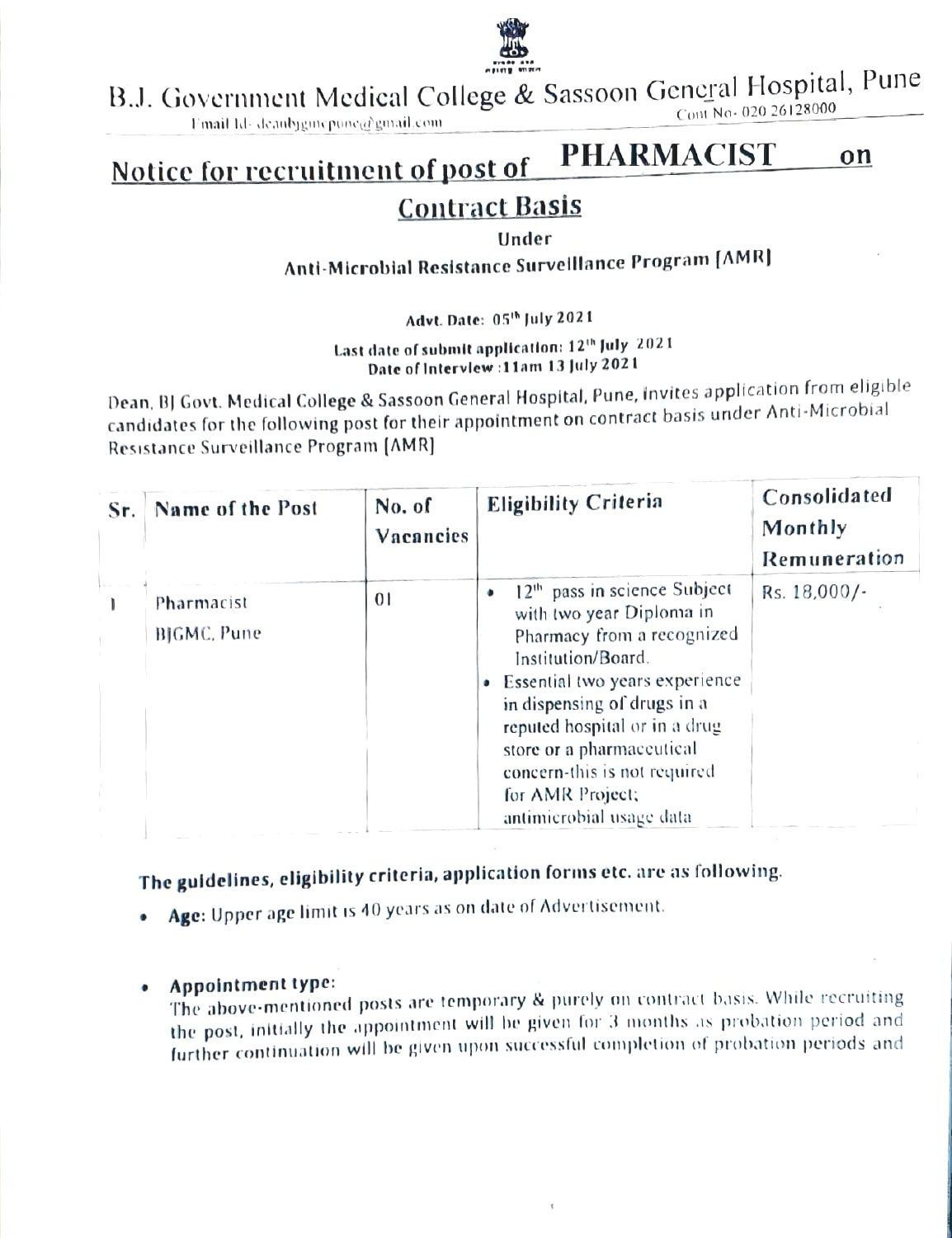performance evaluation. The Dean B. J Govt. Medical College, Pune reserves the right for further continuation of the candidate.

**Remuneration:**<br>Allowances like T.A., D.A., and H.R.A. etc. are not admissible except consolidated monthly remuneration.

### How to apply:

- 1. Interested candidates may apply in prescribed application torm
- 2. with a recent passport size photographs and a set of photocopies of attested documents as follows:
	- a) Original Application form
	- b) Educational qualification certificates
	- c) Experience certificates
	- d) Government approved ID proof
- 
- 3. The application is to be submitted on A4 size paper only.<br>4. Applications can be either sent on email Email Id microbimc@yahoo.com, speed post or can be submitted in person in the office of the "Department of Microbiology, B.J.Govt. Medical College, Pune" on all working days between the advertised date and closing date<br>where the candidate(s) wish to aplly.
- where the candidate(s) wish to aplly.<br>5. Last date for submit the application is 12<sup>th</sup> July 2021[5 pm], applications received after this date will not be considered.
- 4. All further correspondence will be done only by email. (Exam. Hall Ticket, Call letters etc.). So, all candidates applying are required to write their personnel email ID and contact mobile number on application correctly and neatly in the application form.
- 5. After scrutinizing, the applications received in due date, short-listed candidates will be called for written examination / interview.
- 6. Interview will be conducted on 13 July 2021 at 11.00 am at Address-Professor and Head Department of Microbiology BJGMC Pune-41001.

## Other Important Notes:

1. Candidates who have been discontinued based on poor performance and Candidates who are retired from Government Services and against whom disciplinary action is completed OR initiated will not be eligible any above post.

Dean,

Sassoon General Hospital, Pune Deen **A. J. Govt. Medical Collega, Pune** 

I BJ Govt. Medical College &

- 2. Project Director, MSACS, Mumbai reserves the right to cancel the recruitment, modify the number of posts, etc.
- 3. Canvassing in any way will lead to disqualification of the concerned candidate.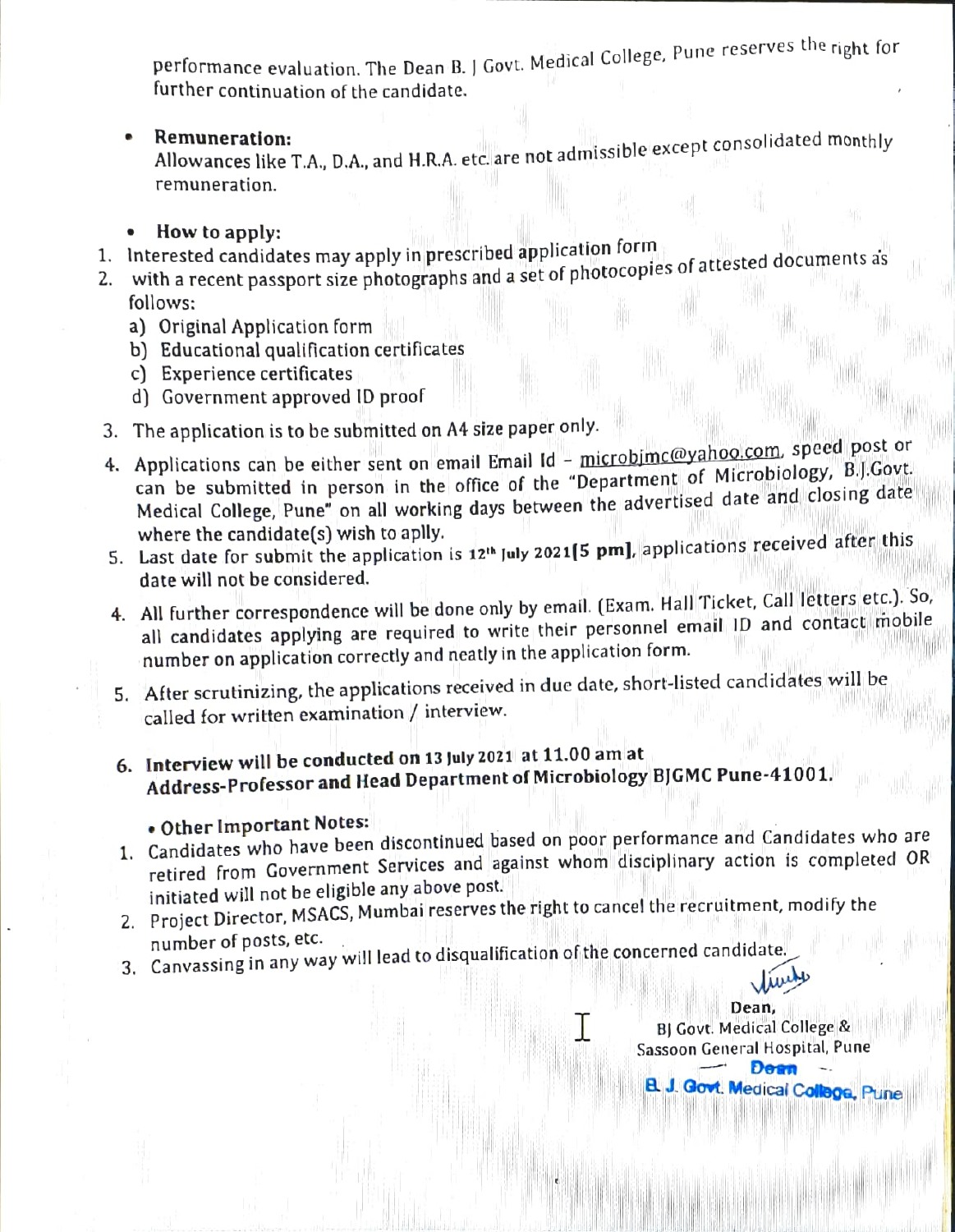|                                                            | <b>Application Format</b>                       |                                                   |                                                                                                                 |       |
|------------------------------------------------------------|-------------------------------------------------|---------------------------------------------------|-----------------------------------------------------------------------------------------------------------------|-------|
|                                                            |                                                 | Passport Size Photo to be signed by the candidate |                                                                                                                 |       |
| To,<br>Dean,<br>B. J Govt. Medical College,<br>Pune-411001 |                                                 |                                                   |                                                                                                                 |       |
| 1. Application for the Post                                | $\sim$                                          |                                                   |                                                                                                                 |       |
| 2 <sub>1</sub><br>Candidates Name                          |                                                 |                                                   |                                                                                                                 |       |
| $\mathfrak{Z}$<br>Date of Birth                            | Surname                                         | First Name                                        | Middle Name                                                                                                     |       |
| 4.                                                         |                                                 |                                                   |                                                                                                                 |       |
|                                                            | Correspondence Address: Correspondence Address: |                                                   | the contract of the contract of the contract of the contract of the contract of the contract of the contract of |       |
| 5.<br>Permanent address                                    |                                                 |                                                   |                                                                                                                 |       |
| 6.<br>E-mail ID                                            |                                                 |                                                   |                                                                                                                 |       |
| 7.<br>Tel. No. / Mobile No.                                |                                                 |                                                   |                                                                                                                 |       |
| 8.                                                         | Working knowledge of computer (MS Office etc.)  |                                                   | Yes<br>1.111                                                                                                    | No    |
| Educational Qualification:-<br>9.                          |                                                 |                                                   |                                                                                                                 |       |
| $C_{\text{m}}$ M <sub>a</sub>                              | Educational Name of the                         |                                                   | Percentage                                                                                                      | Grade |

| Sr. No | Educational Name of the | Qualification University / Board | Percentage | Grade |
|--------|-------------------------|----------------------------------|------------|-------|
|        |                         |                                  |            |       |
|        |                         |                                  |            |       |
|        |                         |                                  |            |       |
|        |                         |                                  |            |       |